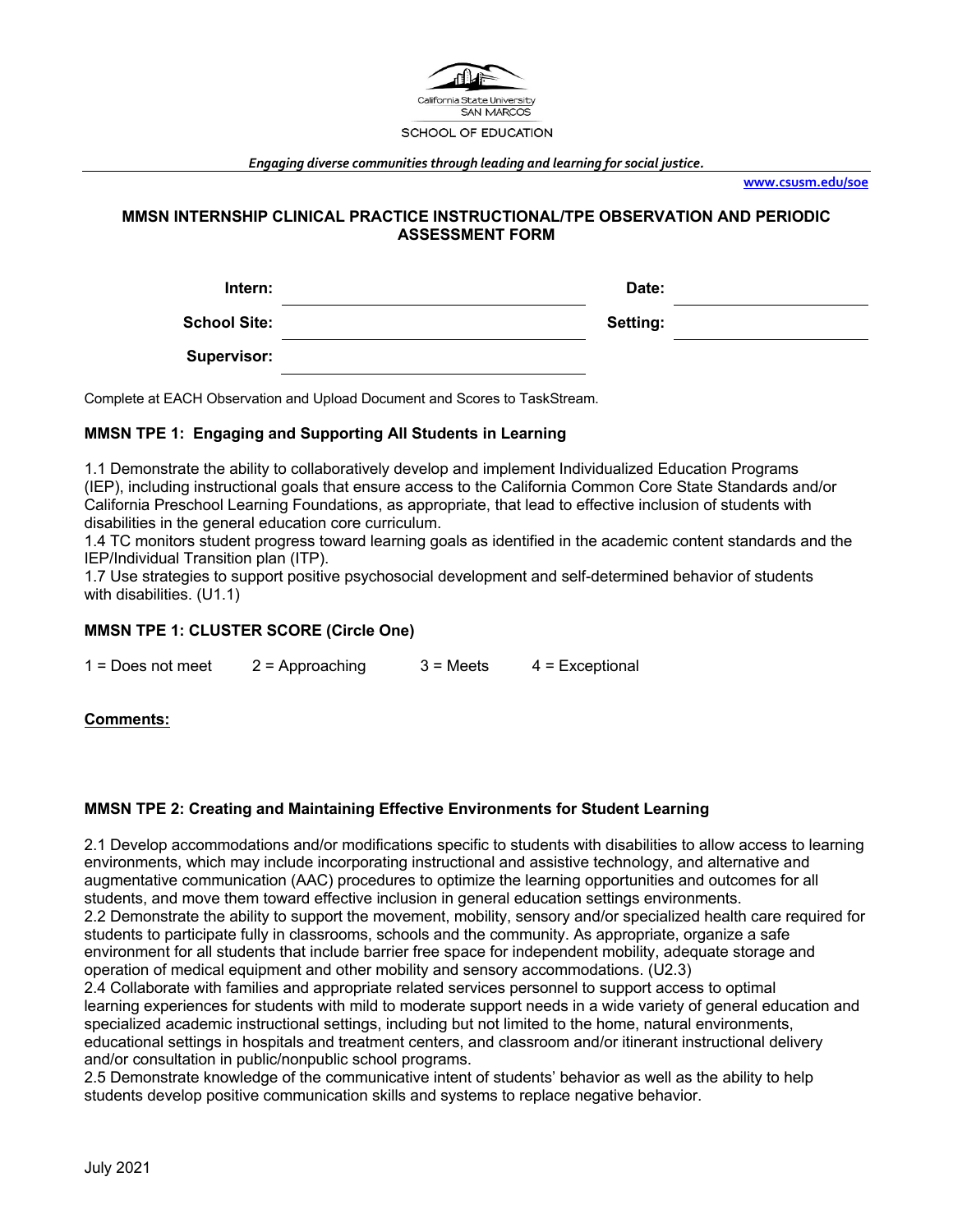2.6 Demonstrate the ability to identify if a student's behavior is a manifestation of his or her disability and, if so, to develop positive behavior intervention plans inclusive of the types of interventions and multi-tiered systems of supports that may be needed to address these behavior issues.

2.7 Understand and access in a collaborative manner with other agency professionals the variety of interventions, related services and additional supports, including site-based and community resources and agencies, to provide integrated support for students with behavior, social, emotional, trauma, and/or mental health needs. (U2.4) 2.8 Apply and collaboratively implement supports needed to establish and maintain student success in the least restrictive environment, according to students' unique needs.

2.9 Demonstrate the skills required to ensure that interventions and/or instructional environments are appropriate to the student's chronological age, developmental levels, and disability-specific needs, including communitybased instructional environments. (U2.5)

2.10 Implement systems to assess, plan, and provide academic and social skills instruction to support positive behavior in all students, including students who present complex social communication, behavioral and emotional needs

# **MMSN TPE 2: CLUSTER SCORE (Circle One)**

 $1 =$  Does not meet  $2 =$  Approaching  $3 =$  Meets  $4 =$  Exceptional

# **Comments:**

### **MMSN TPE 3: Understanding and Organizing Subject Matter for Student Learning**

3.1 Effectively adapt modify, accommodate and/or differentiate the instruction for students with identified disabilities in order to facilitate access to the Least Restrictive Environment (LRE).

# **MMSN TPE 3: CLUSTER SCORE (Circle One)**

| $1 = Does not meet$ | $2$ = Approaching | $3 =$ Meets | $4$ = Exceptional |
|---------------------|-------------------|-------------|-------------------|
|---------------------|-------------------|-------------|-------------------|

### **Comments:**

#### **MMSN TPE 4: Planning Instruction and Designing Learning Experiences for all Students** (Check observed, add others as seen)

4.2 Demonstrate the ability to use evidenced-based high leverage practices with a range of student needs, and determine a variety of pedagogical approaches to instruction, including scope and sequence, and unit and lesson plans, in order to provide students with disabilities equitable access to the content and experiences aligned with the state-adopted core curriculum.

4.3 Demonstrate the ability to identify and use behaviorally based teaching strategies with the understanding that behaviors are communicative and serve a function.

4.4 Demonstrate the ability to create short and long-term goals that are responsive to the unique needs of the student that meet the grade level requirements of the core curriculum, and systematically adjusted as needed to promote academic achievement within inclusive environments.

4.6 Coordinate, collaborate, co-teach and communicate effectively with other service providers, including paraprofessionals, general education teachers, parents, students, and community agencies for instructional planning and successful student transitions.

### **MMSN TPE 4: CLUSTER SCORE (Circle One)**

 $1 =$  Does not meet  $2 =$  Approaching  $3 =$  Meets  $4 =$  Exceptional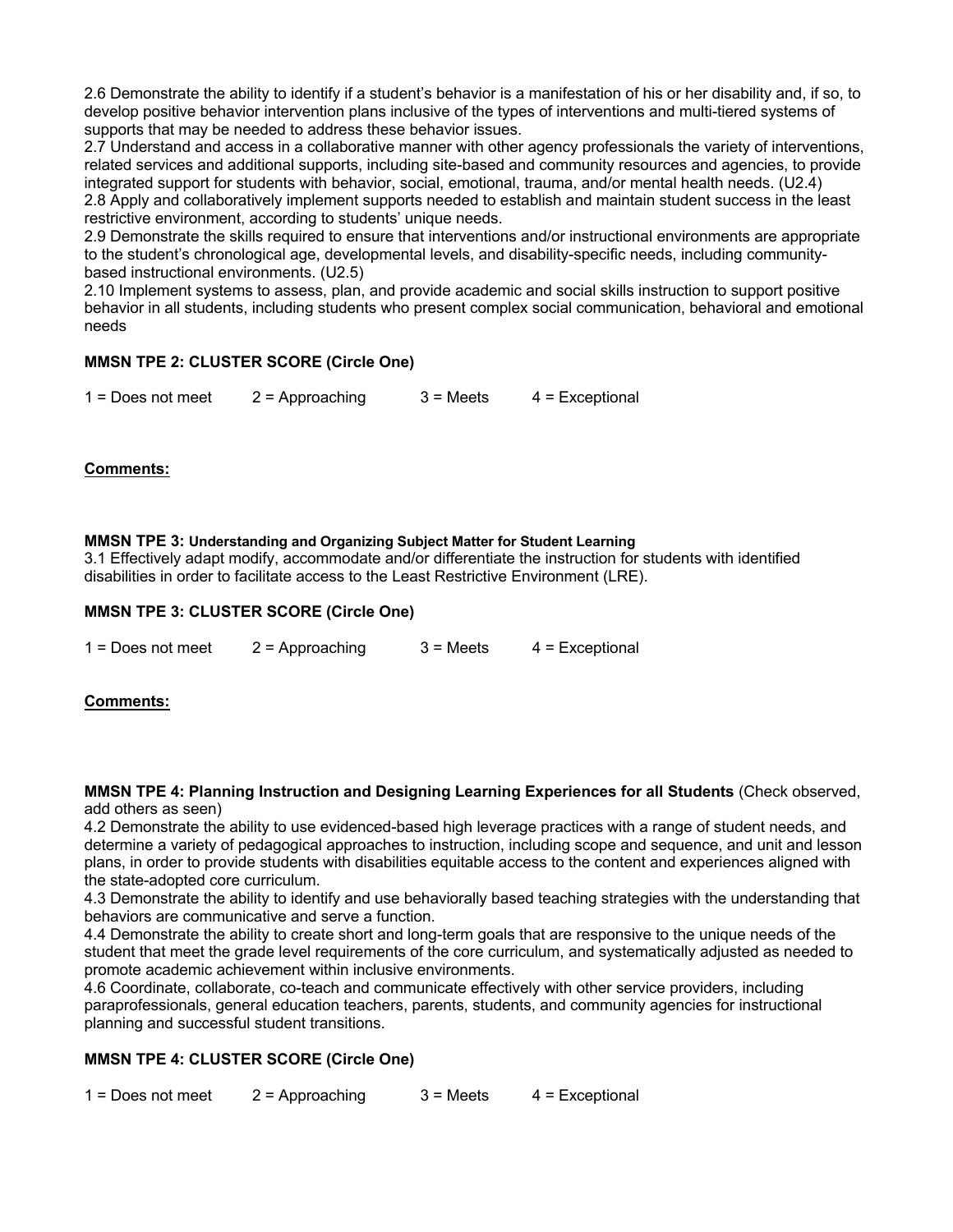# **Comments:**

# **MMSN TPE 5: Assessing Student Learning**

5.1 Apply knowledge of the purposes, characteristics, and appropriate uses of different types of assessments used to determine special education eligibility, progress monitoring, placement in LRE, and services. Candidates also apply knowledge of when and how to use assessment sources that integrate alternative statewide assessments, formative assessments, and formal/informal assessment results as appropriate, based on students' needs. (U5.1/5.2)

5.2 Each candidate utilizes assessment data to: 1) identify effective intervention and support techniques, 2) develop needed augmentative and alternative systems, 3) implement instruction of communication and social skills, 4) create and facilitate opportunities for interaction; 5) develop communication methods to demonstrate student academic knowledge; and 6) address the unique learning, sensory and access needs of students with physical/orthopedic disabilities, other health impairments, and multiple disabilities.

5.3 Demonstrate knowledge of special education law, including the administration and documentation of assessments and how to hold IEP meetings according to the guidelines established by law

5.4 Demonstrate knowledge of requirements for appropriate identification and assessment of students whose cultural, ethnic, gender, or linguistic differences may be misunderstood or misidentified as manifestations of a disability.

5.6 Know how to appropriately administer assessments according to the established protocols for each assessment. Candidates also understand how to implement appropriate accommodations on assessments for students with disabilities that do not fundamentally alter the nature and/or content of what is being tested, and how to use AAC appropriately for facilitating the participation in the assessment of students with complex communication needs.

# **MMSN TPE 5: CLUSTER SCORE (Circle One)**

| $1 = Does not meet$ | $2$ = Approaching | $3 =$ Meets | $4$ = Exceptional |
|---------------------|-------------------|-------------|-------------------|
|                     |                   |             |                   |

### **Comments:**

**MMSN TPE 6: Developing as a Professional Educator** (Check observed, add others as seen)

6.1 Demonstrate the ability to coordinate and collaborate effectively with paraprofessionals and other adults in the classroom.

### **MMSN TPE 6: CLUSTER SCORE (Circle One)**

 $1 = \text{Does not meet}$  2 = Approaching  $3 = \text{Meets}$  4 = Exceptional

**Comments:**

**Developmentally Appropriate Practices in Relation to Subject-Specific Pedagogy:**

**English Language Development in Relation to Subject-Specific Pedagogy:**